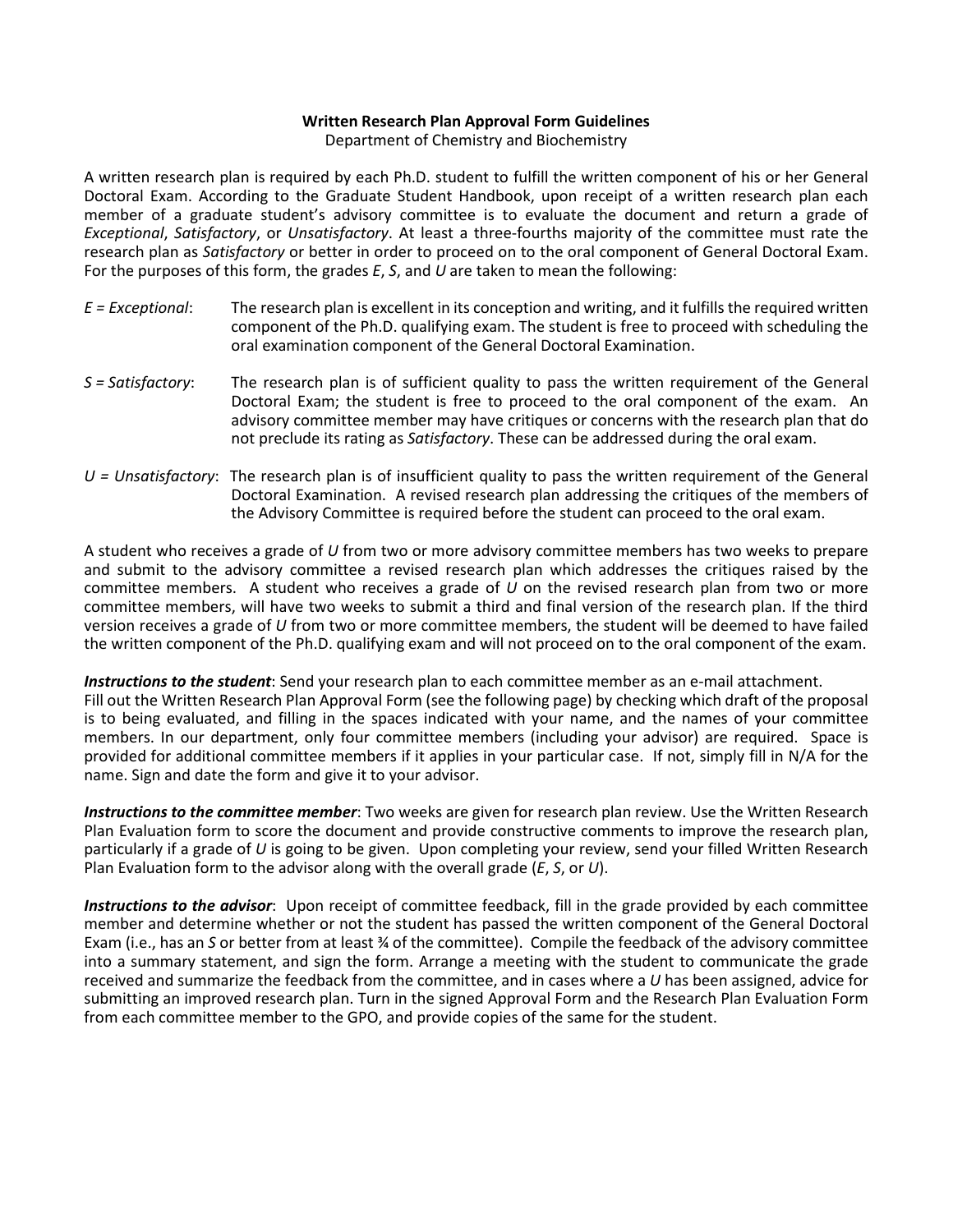# **Written Research Plan Approval Form**

Department of Chemistry and Biochemistry

| This approval form accompanies the research plan prepared by                             |  |
|------------------------------------------------------------------------------------------|--|
| submitted as fulfillment of the written requirement of the General Doctoral Examination. |  |

This research plan represents (check one):

The first submitted draft of the research plan

A first revision of a previous unsatisfactory document

A second revision of a previous unsatisfactory document

| Student signature:<br>___ |  | alt.<br>. |  |
|---------------------------|--|-----------|--|
|---------------------------|--|-----------|--|

|                         | Grade |   |    |
|-------------------------|-------|---|----|
| <b>Committee Member</b> | F     | S | 11 |
| research advisor        |       |   |    |
| committee member #2     |       |   |    |
| committee member #3     |       |   |    |
| committee member #4     |       |   |    |
| committee member #5     |       |   |    |
| committee member #6     |       |   |    |

Summary statement: